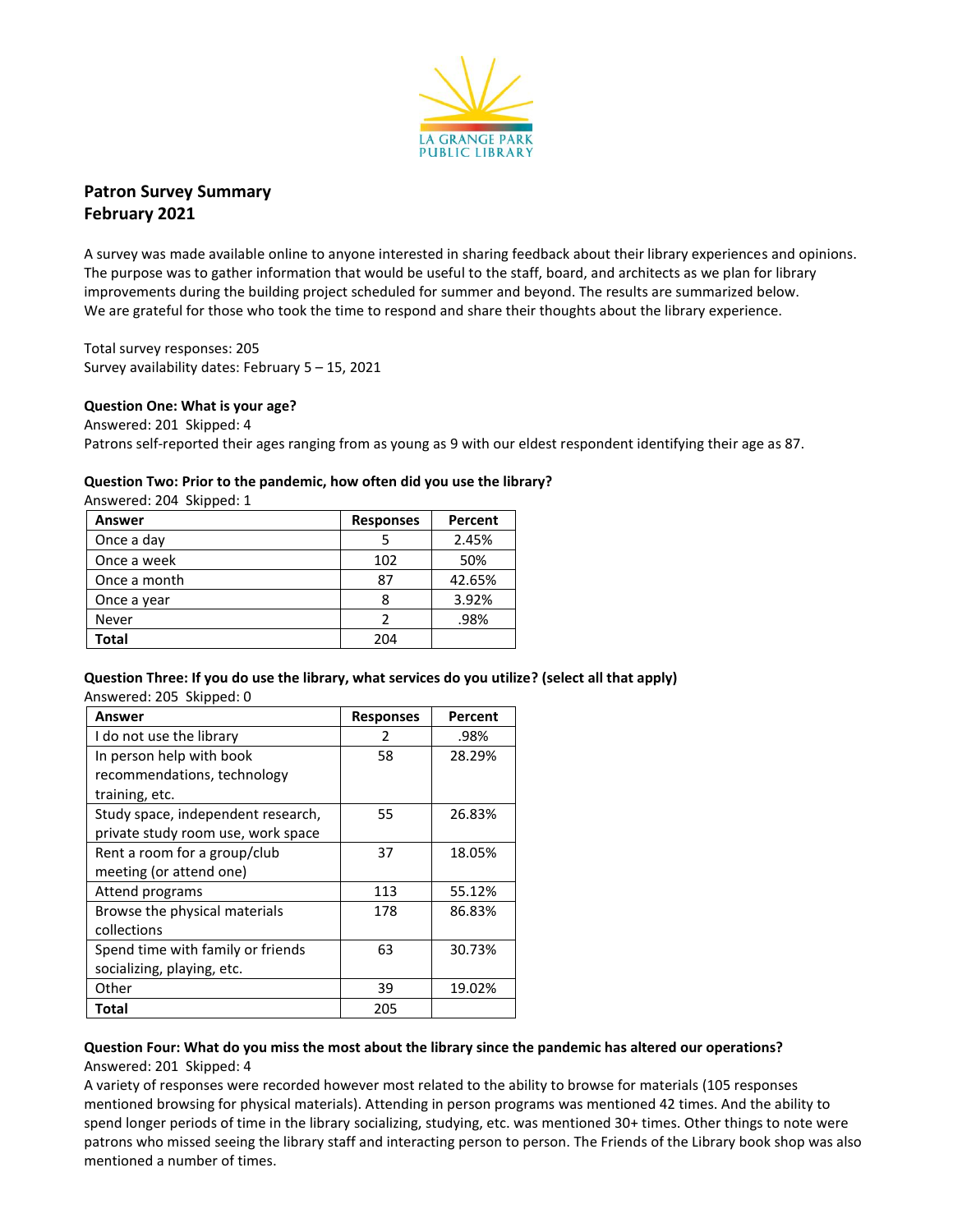# **Question Five: After the pandemic, what building related changes would make your library visits better?**

Answered: 182 Skipped: 23

While many users mentioned feeling generally content with the current offerings at the library, a variety of suggestions were made that would potentially improve library visits. Of note were more comfortable furniture, better lighting, a coffee shop, outdoor space, additional space for children to play, improved noise management, and parking lot repairs.

# **Question Six: Which current self-service options have you taken advantage of? (select all that apply)** Answered: 204 Skipped: 1

Of the responses listed under "other" the majority were related to the use of digital resources such as Axis 360, Hoopla, Overdrive, and databases like Ancestry.com.

| Answer                          | <b>Responses</b> | Percent |
|---------------------------------|------------------|---------|
| SWAN online account for placing | 151              | 74.02%  |
| holds                           |                  |         |
| SWAN's BlueCloud Mobile App     | 8                | 3.92%   |
| Self-checkout machines          | 145              | 71.08%  |
| Copy/printer/scan/fax machine   | 69               | 33.82%  |
| Online room reservation         | 18               | 8.82%   |
| Online program registration     | 69               | 33.82%  |
| Vending/coffee machine          | 18               | 30.73%  |
| Other                           | 31               | 15.2%   |
| Total                           | 204              |         |

# **Question Seven: Which service(s) would you use if available?**

Answered: 179 Skipped: 26

Of the responses listed under "other" most were responding that they would not use any of the listed services or did not feel they were necessary. A few mentioned home delivery or general confusion as to what each of the options would entail.

| Answer               | <b>Responses</b> | Percent |
|----------------------|------------------|---------|
| Curbside pick up     | 98               | 54.75%  |
| 24 Hour hold pick up | 84               | 46.93%  |
| Drive-thru pick up   | 105              | 58.66%  |
| Other                | 35               | 19.55%  |
| Total                | 179              |         |

**Question Eight: Regarding repairs to the building enclosure, what are your feelings about the overall look of the exterior library building?**

Answered: 204 Skipped: 1

| Answer                                 | <b>Responses</b> | Percent |
|----------------------------------------|------------------|---------|
| It is an icon in our community and     | 46               | 22.55%  |
| the original design/colors should be   |                  |         |
| kept as close to the original as       |                  |         |
| possible.                              |                  |         |
| It needs to be completely updated,     | 30               | 14.71%  |
| but I'm not sure what needs to         |                  |         |
| change.                                |                  |         |
| I am open to a slightly different look | 74               | 36.27%  |
| and/or update.                         |                  |         |
| I do not have an opinion on the        | 54               | 26.47%  |
| exterior look of the library.          |                  |         |
| Total                                  | 204              |         |

## **Question Nine: What features do you love most about the interiors of the library?**

## Answered: 185 Skipped: 20

The responses mentioned most often were: the windows, natural light, large open space, high ceilings, and the children's department. Several people noted the feeling that the building was not energy efficient or did not make sense in a modern era.